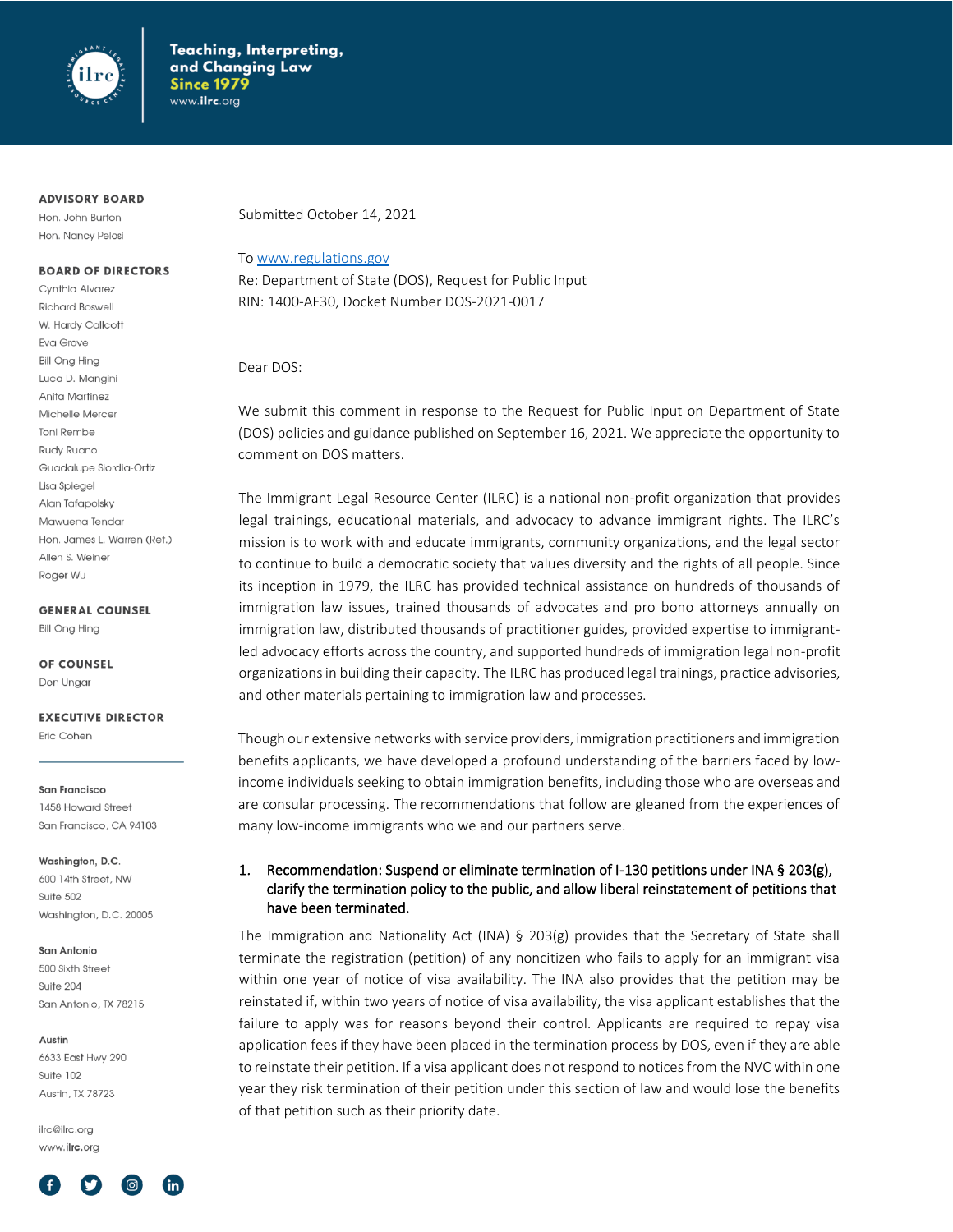Termination is an unnecessarily harsh measure, as it ends almost all possibility of a person eventually obtaining permanent residence based on that petition, despite having obtained an approved petition and waiting years for processing. While an applicant can contact DOS during the two-year period following a notice to terminate and sometimes seek to revitalize their visa application by showing that the failure to act within one year was beyond their control, in practice many applicants do not receive the termination notices. Even if they do receive the termination notices, many individuals, particularly *pro se* individuals, may not be aware of the requirement to continue contact with NVC.

There are several reasons an applicant might not receive a termination notice. Notices are sometimes sent to stale addresses. Because of the current backlogs, applicants' addresses are more likely to have changed with the passage of time and change of address correspondence with National Visa Center (NVC) or DOS may not always be timely acknowledged or processed by the agency.<sup>1</sup> In addition, DOS often sends notifications through the United States Postal Service (USPS), which has suffered from reduced resources and management changes since 2020, making this a less than reliable method of communication.<sup>2</sup>

Current consular delays are not within the control of applicants, and applicants should not be penalized for them. When visas are available, but the cases have not yet been scheduled due to delays, DOS should not terminate the visa petitions. Pre-pandemic, there were 75,000 cases pending at National Visa Center (NVC) ready to be scheduled for consular interview. By February 2021, there were 473,000 such cases pending at NVC that had not yet been scheduled for interview. This number does not include cases that had already been transferred to the consulates. This staggering increase in delays and backlogged cases was attributable in part to the pandemic and the international restrictions on travel.<sup>3</sup> Regardless of the reason, applicants' petitions should not be terminated as a result of delays beyond their control.

Even before the pandemic, terminations frequently penalized applicants who were simply unaware of DOS' requirements. Applicants either did not receive the notice, or for financial or personal reasons were unable to respond, and found their petitions eventually terminated. Among those impacted were persons who suffered a loss of a family member on whom their immigration benefit depended. Such individuals may have been able to revive their application under INA § 204(l) or humanitarian reinstatement, but for the fact that DOS terminated their petition during a period when they were unable to respond. Individuals who suffer the loss of a family member may fail to follow up on visa possibilities within a year because they are unaware of the need to communicate with DOS and because they are still grieving.

To ensure that applicants are not unfairly terminated, DOS should instruct consulates to suspend terminations. DOS should also review whether termination as a general policy allows for fair and efficient adjudications. Applicants who may have already been terminated, especially since March 2020, should be given the opportunity to overcome

<sup>&</sup>lt;sup>1</sup> Change of address correspondence or any other correspondence by U.S. Postal Mail to the National Visa Center has not been acknowledged since June 1, 2020 when NVC announced online that it would only accept such correspondence through its online inquiry form. *Pro se* individuals, in particular, may not have been aware of that fact when attempted to notify of their change of address. *See* DOS, *NVC Contact Information*, https://travel.state.gov/content/travel/en/us-visas/immigrate/national-visacenter/nvc-contact-information.html.

<sup>2</sup> *See* United States Senate, *Letter to Postmaster General and Chief Executive Office Louis DeJoy* (Feb. 17, 2021) https://www.carper.senate.gov/public/\_cache/files/a/2/a2afa87b-60f7-4333-9773-

<sup>412</sup>ef5b24720/1279C12E678D4639E29AFABED84D0633.2.17.2021-peters-letter-on-mail-delays-final.pdf.

<sup>3</sup> See *Foreign Press Center Briefing With Consular Affairs Acting Deputy Assistant Secretary for Visa Services, Julie M. Stufft on the Topic: Update on U.S. Immigrant Visa Processing at Embassies and Consulates* (Mar. 9, 2021).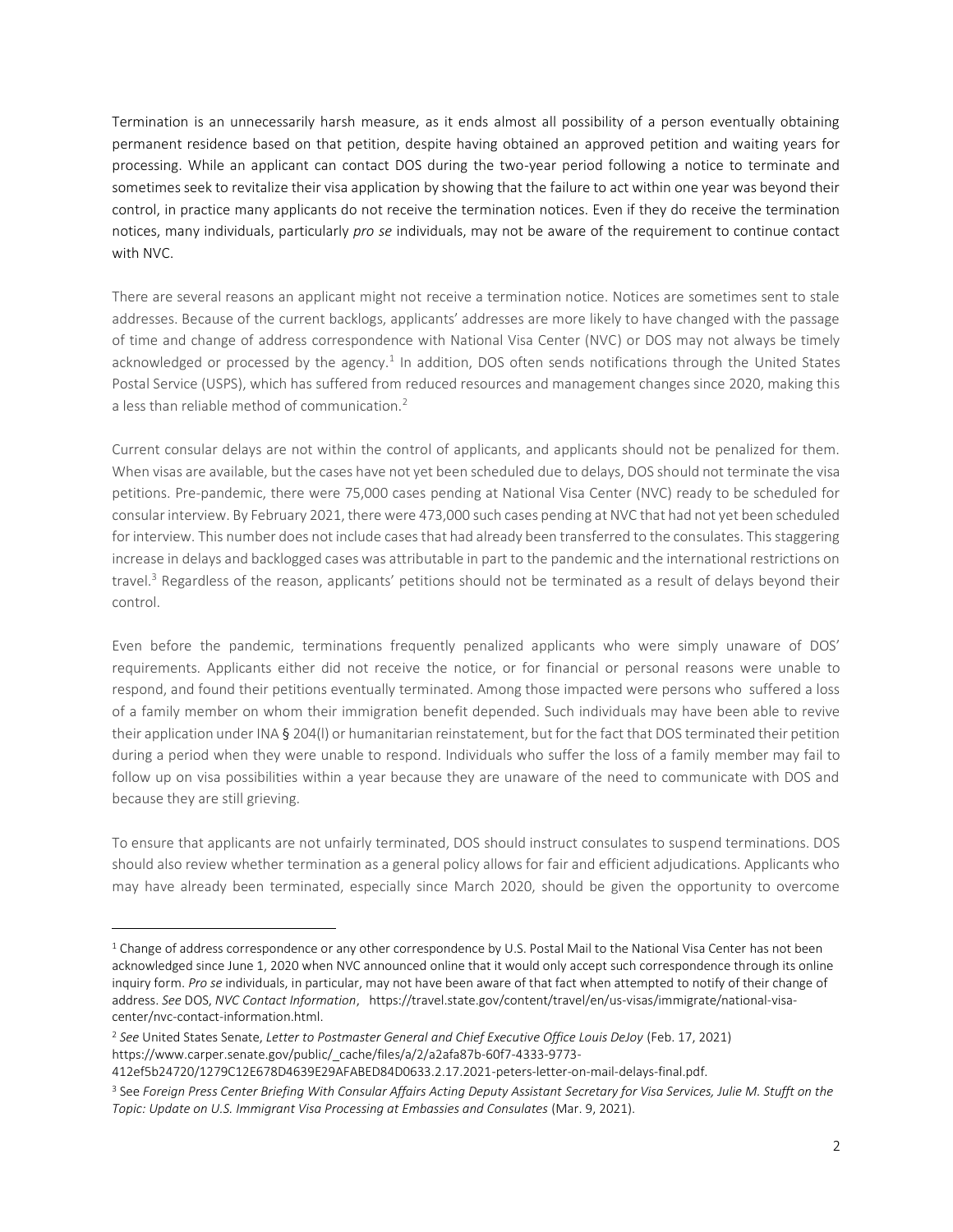termination. The liberal reinstatement of any petitions terminated should be allowed when an applicant can demonstrate that there was any reason, including pandemic-related impacts on communication or travel, for failure to apply for an immigrant visa within one year of the notice of visa availability. This reinstatement should not be artificially limited to a possible two-year period after the initial termination notice is sent, but instead the possible length of time to respond should depend on the circumstances in a particular case. Applicants should not have to repay visa fees where delays were beyond their control. The long delays currently being experienced at both NVC and at consulates in scheduling immigrant visa applicants will necessarily create a large number of applicants who are one year past their visa becoming available. Until operations resume at pre-pandemic levels, and the backlogs are cleared, DOS should not penalize this group of pending applicants.

While some DOS officials stated in liaison meetings that termination would not take place during the closed or reduced operations affected by the pandemic,<sup>4</sup> this information was not communicated to the public and reports of terminations continued. DOS needs to publish clear guidance on the changes to termination on the DOS and consular websites, if any have taken place, and advise waiting applicants of the current policy.<sup>5</sup> Even after backlogs related to the pandemic are resolved, which may take years, DOS should consider eliminating the termination process, especially with *pro se* applicants.

#### 2. Recommendation: Provide a paper-filing alternative to CEAC's system of uploading documents, especially for *pro se* immigrant visa applicants, and upgrade CEAC's user quality.

Consular processing through the National Visa Center (NVC) currently requires all immigrant visa applicants to upload their required documents to the CEAC platform, and then bring all the originals to the visa appointment. Attorneys and applicants report frequent problems with CEAC timing out after 5-6 minutes, forcing them to start over repeatedly. In addition, unrepresented applicants often find the system too complicated, particularly because larger documents such as Affidavits of Support must be compressed with special software in order to be uploaded. While the CEAC website notes that documents must be compressed, it states that the software to accomplish that may be obtained at no cost. Applicants with less computer access are also much less likely to have compression software, and usually it requires an additional purchase. Applicants who do not have computer access should not be denied an immigrant visa. *Pro se* individuals should be allowed a paper-filing alternative when requested. CEAC's capabilities should be upgraded so that it can accept larger documents for upload without compression, and the software should be improved so that it does not time out.

### 3. Recommendation: For visa applicants with I-601A provisional waiver approvals, when another ground of inadmissibility is possibly present but may be overcome by presentation of additional evidence, DOS should instruct consular officers not to deny, thereby revoking the provisional waiver, but instead issue an INA § 221(g) decision of documentary deficiency.

Provisional waiver approvals are revoked by regulation where there is a consular finding of ineligibility for any admissibility grounds other than unlawful presence. Some applicants with provisional waiver approvals reported that

<sup>4</sup> Catholic Legal Immigration Network, *Updates on Consular Processing from webinar with speakers from the American Consulate at Ciudad Juarez* (CDJ)(Dec. 16, 2020) [https://cliniclegal.org/resources/family-based-immigration-law/updates-consular-](https://cliniclegal.org/resources/family-based-immigration-law/updates-consular-processing)

[processing.](https://cliniclegal.org/resources/family-based-immigration-law/updates-consular-processing) In the webinar, CDJ officials stated that applicants who had received a visa refusal under 221(g) prior to the closing and reduced operations at the consulate who were unable to respond to request for further evidence would be allowed to request reinstatement. This information is not listed on the DOS website for CDJ, however. <https://mx.usembassy.gov/immigrant-visas-information/> (last visited Oct. 4, 2021).

<sup>5</sup> Current review of the DOS website indicates that the INA § 203(g) termination notification remains unchanged [www.travel.state.gov,](http://www.travel.state.gov/) [https://travel.state.gov/content/travel/en/us-visas/immigrate/national-visa-center/nvc-contact](https://travel.state.gov/content/travel/en/us-visas/immigrate/national-visa-center/nvc-contact-information.html)[information.html](https://travel.state.gov/content/travel/en/us-visas/immigrate/national-visa-center/nvc-contact-information.html) (last visited Oct. 1, 2021).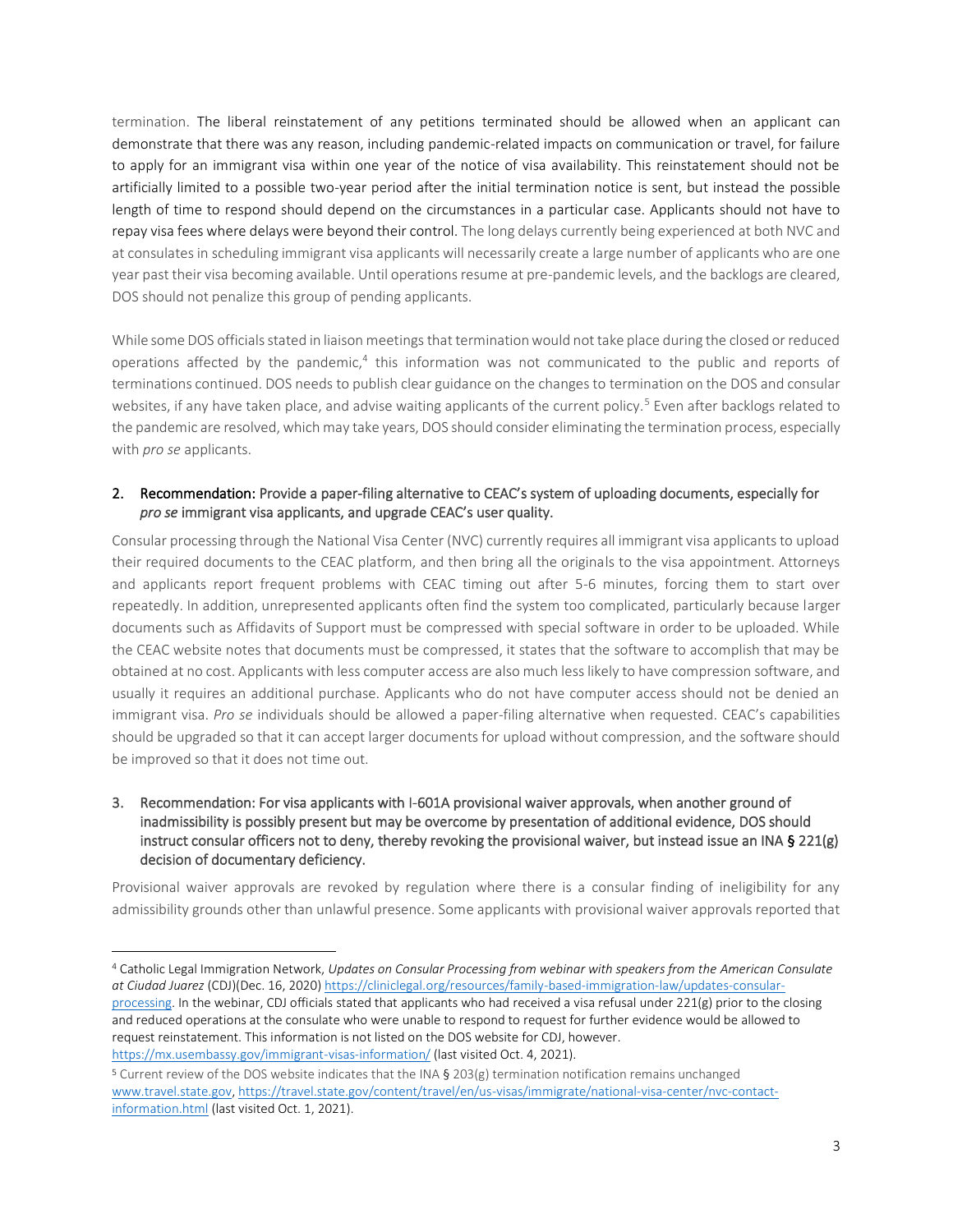they were being denied for public charge grounds and thereby had their provisional waiver revoked as well. Applicants should be given the opportunity to overcome documentary deficiencies rather than receiving final denials, allowing them to proceed with their immigrant visa applications.

In other words, for visa applicants with I-601A provisional waiver approvals, when another ground of inadmissibility is possibly present (such as public charge) but may be overcome by presentation of additional evidence, DOS should instruct consular officers not to deny under INA  $\S$  212(a)(4), thereby revoking the provisional waiver, but instead issue an INA § 221(g) decision of documentary deficiency. In addition, applicants who have been denied under public charge since 2018 who had a provisional waiver revoked should be given an opportunity to reopen their provisional waiver and proceed with their immigrant visa application.

In part, these issues arose because of changes to the public charge guidance in the Foreign Affairs Manual (FAM) in January 2018 at 9 FAM 302.8-2(B) which lessened the importance of a properly filed, non-fraudulent I-864 Affidavit of Support by making it only a positive factor in the totality of the circumstances analysis, instead of being generally sufficient to meet the INA § 212(a)(4) requirements. DOS also published an interim final rule altering the public charge standards in October 2019. These changes were later enjoined in July 2020.<sup>6</sup> In March 2021, DOS updated the FAM, reverting to the pre-January 2018 public charge guidance on public charge.<sup>7</sup>

In the back and forth over all these changes, immigrant visa applicants with provisional waivers reported denials for public charge under § 212(a)(4) even when they had a properly filed, non-fraudulent I-864 that only required additional documentation. Because these applicants were not given a visa deficiency notice under INA  $\S$  221(g), their provisional waiver was revoked. 8 CFR § 212.7(c)(14) requires that a provisional waiver be revoked if there is a consular finding of ineligibility, but not if there is a § 221(g) notice of deficiency.

# 4. Recommendation: Improve uniformity of processing and availability of biometric scheduling for U and T applicants overseas.

After an applicant for U nonimmigrant status submits the application and before the conditional approval, United States Citizenship and Immigration Services (USCIS) will request biometrics from applicants abroad (including derivative applicants) between the ages of fourteen through seventy-nine. In addition to issuing the receipt notice for the Form I-918 Supplement A, USCIS will request fingerprints in the form of a "Request for Evidence" (RFE), together with two blank fingerprint cards.<sup>8</sup> USCIS gives the applicant ninety days to respond to the RFE. The applicants need to arrange an appointment at a U.S. consulate abroad. A similar process requires T visa derivative applicants abroad to arrange biometric appointments at consulates.

Unfortunately, applicants find great variation between consulates in the ability to schedule biometrics. Delays and uncertainty in the process mean that an eligible applicants cannot complete the process nor comply with the time deadlines imposed by USCIS for biometrics.

<sup>6</sup> *Make the Road New York, et al v. Pompeo, et al* (USDC SDNY) (July 29, 2020). DOS, *Updates on Public Charge* (Mar. 26, 2001) https://travel.state.gov/content/travel/en/News/visas-news/update-on-public-charge.html.

<sup>7</sup> DOS, *Updates on Public Charge* (August 7, 2020) and (Mar. 26, 2021).

<sup>8</sup> United States Citizenship and Immigration Services (USCIS), *Consular Processing for Overseas Derivative T and U Nonimmigrant Status Family Members: Questions and Answers*[, https://www.uscis.gov/archive/consular-processing-for-overseas-derivative-t](https://www.uscis.gov/archive/consular-processing-for-overseas-derivative-t-and-u-nonimmigrant-status-family-members-questions-and)[and-u-nonimmigrant-status-family-members-questions-and.](https://www.uscis.gov/archive/consular-processing-for-overseas-derivative-t-and-u-nonimmigrant-status-family-members-questions-and) The fingerprint process for overseas applicants is outlined at DOS, Foreign Affairs Manual (FAM) 9 FAM 403.6-6 (D)(3).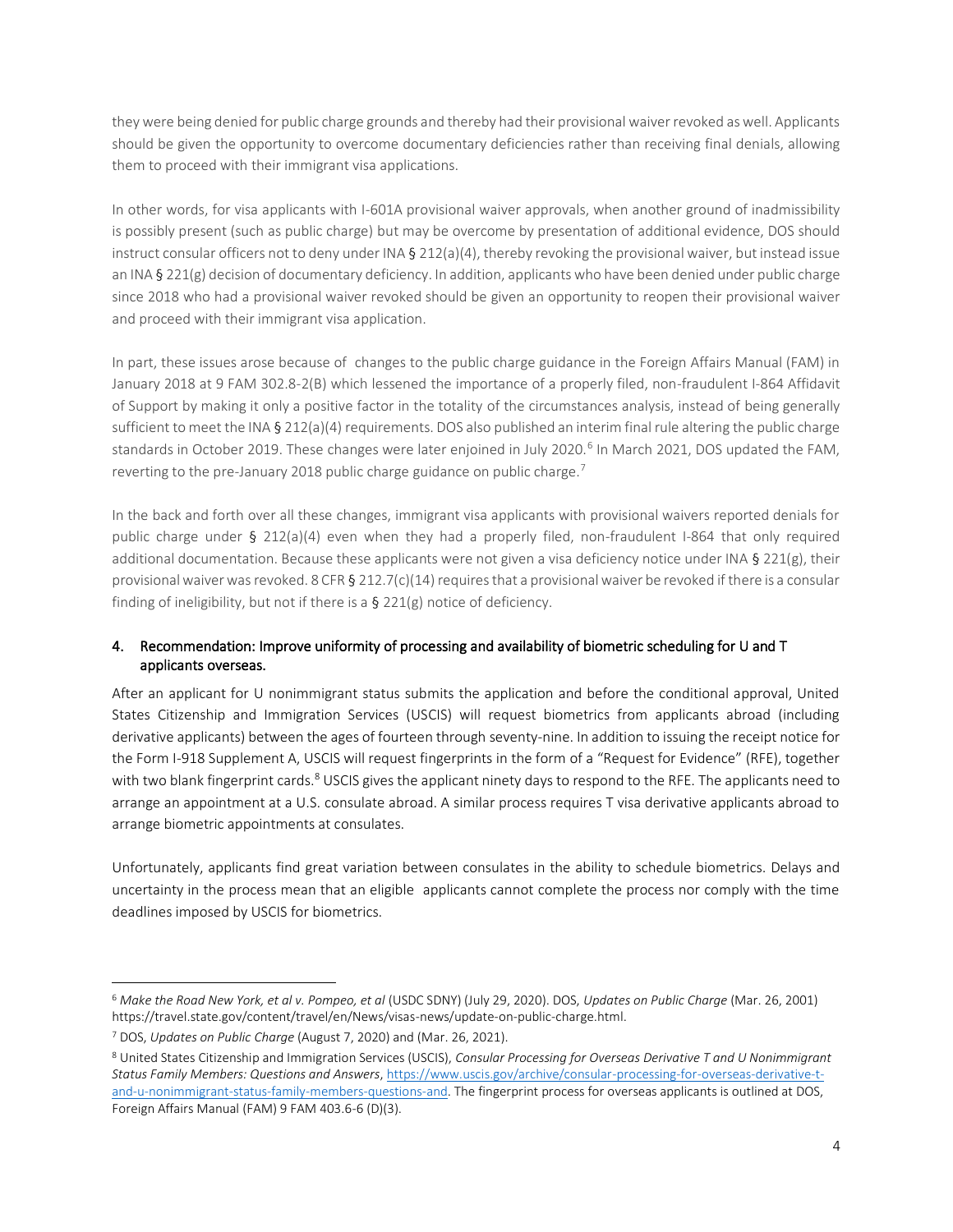Practitioners have noted that many of these offices are still unfamiliar with the fingerprint requirements or process for U nonimmigrant applicants. In February 2010, the U.S. Department of State issued clarifying guidance on the U nonimmigrant visa process to U.S. consulates at 9 FAM 402.6-6(D)(3) but the guidance is not followed uniformly. The pandemic has vastly increased problems with obtaining biometrics appointments as consulates suspended these services in March 2020 and are still only partially operating at many locations.

## 5. Recommendation: DOS should plan creatively to distribute needed resources to the Immigrant Visa (IV) posts with the largest volume.

The pandemic closures and subsequent reduced operations have created unprecedented delays, as well as the predicted loss of 150,000 family-based visas in Fiscal Year 2021 due to the inability of the government to schedule interviews and of applicants to travel.<sup>9</sup> Many government operations have adapted in the United States, with USCIS and the immigration courts providing access by phone and video for many different types of appearances. USCIS has relieved backlogs in benefits adjudications in many offices by allowing virtual interviews with USCIS officers who are located in different physical offices that the applicants. DOS has adapted by instituting an interview waiver for certain non-immigrant visa applicants.<sup>10</sup>

DOS could also adapt and reduce the present IV backlog by providing for virtual interviews in non-complex cases. DOS should be creative in seeking alternatives to the scheduling of in-person interviews and modify regulations to allow virtual interviews if necessary. While trying to clear the present backlogs, DOS could consider allowing applicants who do virtual interviews to perform necessary medical exams and biometrics in the United States, either by cooperating with DHS systems or by other means. DOS could allow consular personnel in other locations to provide IV interviews, either in person or virtually, especially in non-complex cases where no fraud is indicated.

## 6. Recommendation: Improve communication channels from both NVC and consular posts for both attorneys and *pro se* individuals and publish accurate processing time information on NVC and consular websites.

Practitioners and visa applicants report great difficulty communicating with NVC and consular posts on individual cases. NVC no longer directs inquiries to [nvcattorney@state.gov,](mailto:nvcattorney@state.gov) instead requiring inquiries to go through an online form that often results in no or very delayed returned communication. Consular posts should have dedicated emails for inquiry as well. In addition, [Legalnet@state.gov](mailto:Legalnet@state.gov) needs to be fully staffed to provide efficient service for those seeking a legal consultation on an interpretation at a consular post. It needs to be staffed by persons with expertise in visa processing who are in direct communication with posts.

In addition, especially during the years it will take to clear the current backlogs, it would be helpful if consular posts uniformly published on their websites the processing times to show which IV cases are currently being scheduled. NVC has a helpful processing times page that advises applicants how long it will take NVC to create a file in their case after receiving a petition from USCIS, but no equivalent chart exists to inform applicants of movement in their case after that initial stage.<sup>11</sup> With the current backlogs of 506,000 documentarily qualified cases still pending at NVC

<sup>9</sup> American Immigration Lawyers Association (AILA) *Policy Brief: Reopening America: How DOS Can Reduce Delays and Eliminate Backlogs and Inefficiencies to Create a Welcoming America* (June 29, 2021). As noted in the report, over the course of the pandemic, the number of immigrant visas issued has sharply fallen, even with recent increases in March and April of 2021, the average number of IVs issued per month during the pandemic is just over 11,000, compared to the pre-pandemic average of close to 39,000, https://www.aila.org/advo-media/aila-policy-briefs/policy-brief-reopening-america.

<sup>10</sup> DOS, *Expansion of Interview Waiver Eligibility* [https://travel.state.gov/content/travel/en/News/visas-news/expansion-of](https://travel.state.gov/content/travel/en/News/visas-news/expansion-of-interview-waiver-eligibility.html)[interview-waiver-eligibility.html](https://travel.state.gov/content/travel/en/News/visas-news/expansion-of-interview-waiver-eligibility.html) (Mar. 11, 2021).

<sup>11</sup> DOS, NVC, *NVC Timeframes*, https://travel.state.gov/content/travel/en/us-visas/immigrate/nvc-timeframes.html.